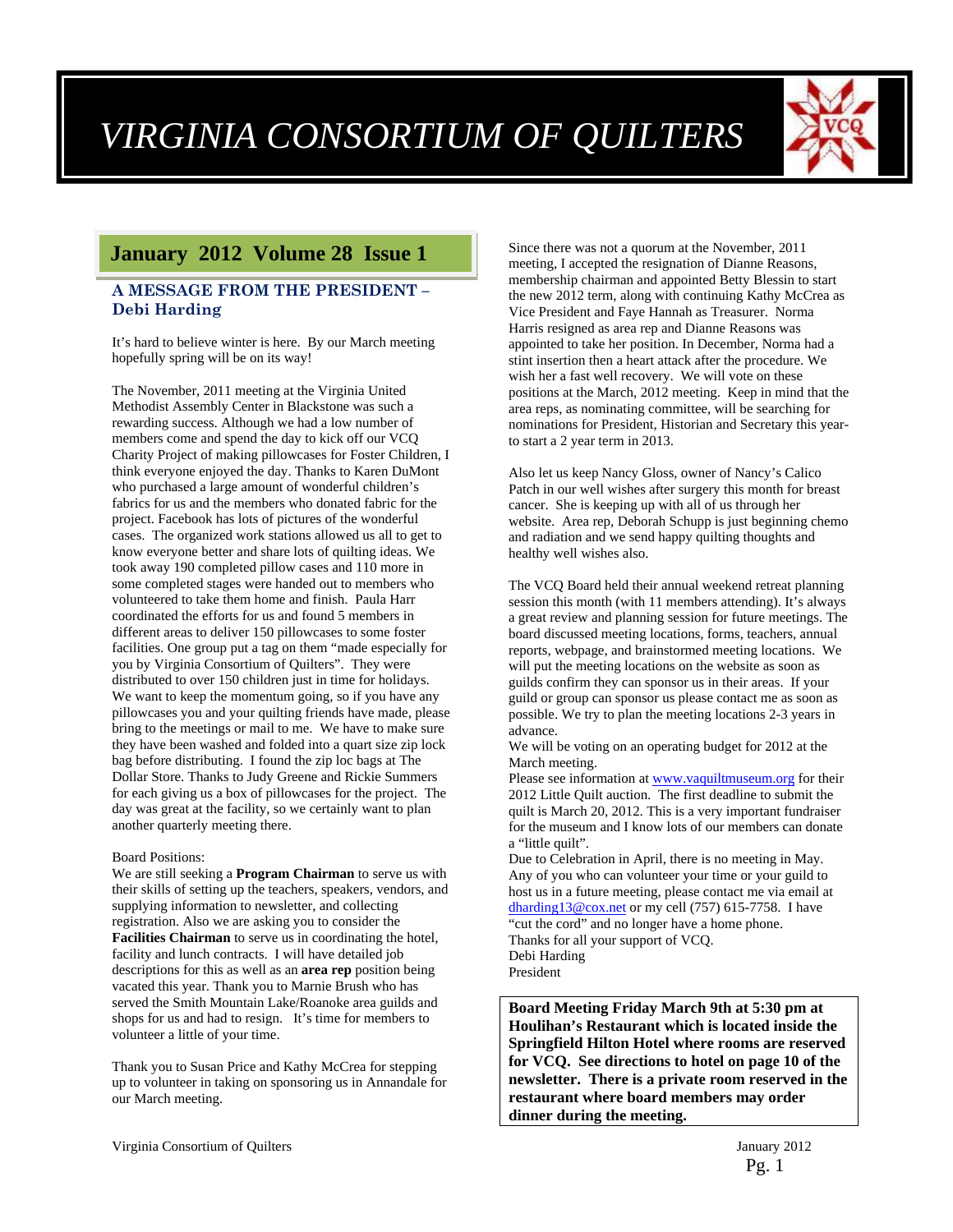*MEET YOUR BOARD OF DIRECTORS* **President** *Debi Harding 757‐615‐7758* debi.harding@wellsfargo.com **Vice President Kathy McCrea**  kathy.mccrea@cox.net **Secretary Susan Price**  sueprice@cox.net **Treasurer Faye Hannah**  quilterfaye@cox.net **Membership Betty Blessin**  bblessin@triad.rr.com **Historian Joan McGowan** 703-323-6048 joquilter@aol.com *Programs -* **Open Position**  *Facilities-* **Open Position Newsletter Heather Zavagnin** 

queennefri@aol.com *Print Publicity –*  **Heather Zavagnin**  queennefri@aol.com **Webmistress Mary Grogan**  webmistress@vcq.org **Documentation Kitty Bull** 804-748-8504 krabul@earthlink.net *Celebration 2012* **Susan Virden** sjsjv@yahoo.com



#### **Area Representatives**

**One** - Northern VA **Joan McGowan** 703-323-6048 joquilter@aol.com

**Two – Northern Shenandoah Valley Dianne Reasons** dreasons@ntelos.net

**Three – Roanoke/Southern Shenandoah Valley Open Position** 

**Four ‐ Charlottesville‐Lynchburg, Culpeper. Deb Schupp** debschupp@mindspring.com

**Five ‐ Richmond Karen DuMont** 804-233-7750 kmdumont@comcast.net

**Six ‐ Fredericksburg Betty-Lee Stickler** 804-435-2574 bpsmimi@sticklers.com

**Seven ‐ Southwest Betty Blessin**  bblessin@triad.rr.com

**Eight ‐ Peninsula Bonnie Timm** 757-483-4909

**Nine** - Tidewater **Debi Harding** 757-615-7758 debi.harding@wellsfargo.com

#### **Advertising for Newsletter & Roster**

--------------------------------------

|                                                        | Newsletter | Roster  |
|--------------------------------------------------------|------------|---------|
| <b>Business Card</b>                                   | \$10.00    | \$20.00 |
| $\frac{1}{4}$ Page                                     | 15.00      | 30.00   |
| $\frac{1}{2}$ Page                                     | 30.00      | 60.00   |
| <b>Full Page</b>                                       | 50.00      | 100.00  |
| <b>Inside Back Page</b>                                |            | 125.00  |
| Classified Ad (50 word max – Newsletter only) \$5.00 – |            |         |
| available ONLY to VCQ Members                          |            |         |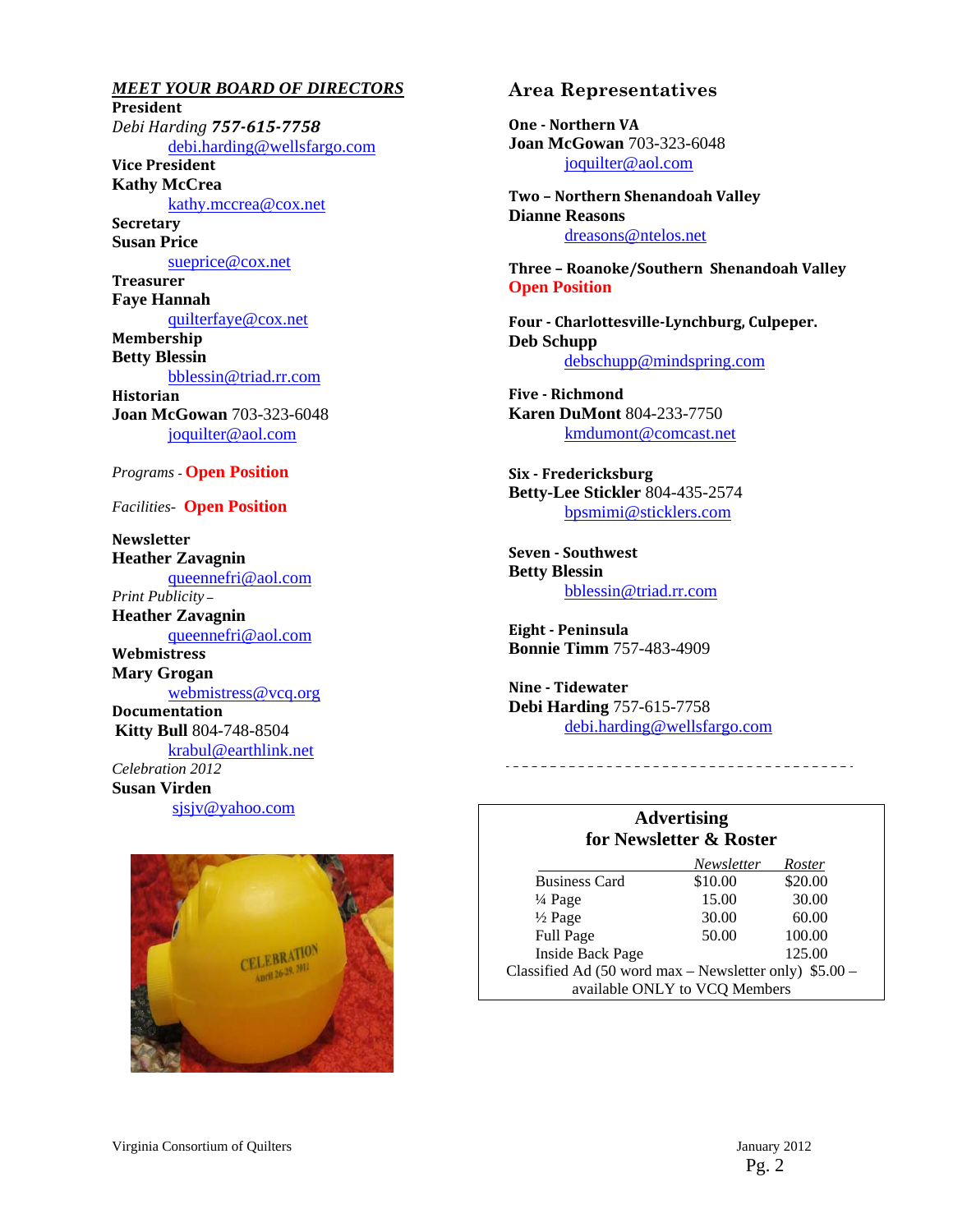### **VCQ General Meeting Blackstone, VA** Nov. 12, 2011

The meeting was called to order at 1:10 PM by President Debi Harding. Debi announced several concerns about members. Cheryl Dale-Hodges had a tree fall on her house in the recent storms. Deborah Schupp will be undergoing treatment for breast cancer. Elaine Myers had a minor heart attack. There are cards to sign for all three.

The minutes of the August meeting were approved as printed in the August newsletter. The treasurer's report is current through the end of October. The membership approved filing the report for audit. Debi reported on Programs. The pillowcase project we are working on today is our charity project through 2012. Paula Harr from Tidewater is our contact for this project; she works for First Home Care. They work with foster children in 5 areas around the state and she has the contact information for each of these areas. We have completed enough pillowcases today to take care of the current need (170); we are trying to compete 200 cases today. A suggestion was made to have this project be part of the quarterly meeting as 1 of the class offerings. Members here today will take pillowcases back to their areas to give to the contact person. They need to be washed and put into individual plastic bags – quart size will work well. Turn in receipts to Faye for reimbursement. At the board retreat in January, we will discuss meeting locations for the next 2 years. If your guild wants to host, please let us know. March of 2012 will be in Annandale in Northern VA. April is Celebration. The August location is not set, but could possibly be in Charlottesville. November is scheduled for Martinsville for the Piedmont Arts Center quilt show. We are able to stay at the Dutch Inn as in the past; however we need another facility for the workshops. All dates for 2013 are open. The membership position is transitioning from Dianne Reasons to Betty Blessin. Dianne is still collecting dues and renewals; dues are \$20/year and you may pay up to 5 years in advance. Remember the Celebration cost is less for members than nonmembers. Celebration fees go to Joe Lawless who is handling that for the committee. We currently have 307 members.

Celebration registration is full and the committee has started a wait list. Block lotto kits are available for \$3.00 each. A scholarship fund is available for financial hardship to help with the cost of Celebration. No applications have been submitted yet; the application form is available on the VCQ website. Mary Grogan, web mistress, reported that she will be setting up a generic address for sending out email blasts which will be  $\frac{info@vcq.org}{m}$ . Be on the alert for messages from this address so it doesn't go to a junk or spam email folder. She will also add a short blurb

to the website after each meeting of the meeting highlights.

Heather Zavagnin was introduced as the new newsletter editor. The next deadline is January 23 for the newsletter detailing the March meeting. The Virginia Quilt Museum has sold some of their handmade holiday ornaments; 170 were contributed, which represents a potential total of \$2000 if all are sold. Prices range from \$3 to \$20; they have made about \$800 so far. Please consider making some for next year. The new exhibit on the Civil War is there through December 17. Some of our members are at the museum today for the volunteer luncheon. Today is our annual meeting at which time we are supposed to elect 3 board positions – VP, treasurer and membership. The nominees are Kathy McCrea for VP; Faye Hannah for treasurer; Betty Blessin for membership. Since only 32 members are present, we do not have a quorum today and are unable to vote; the current VP and treasurer are the nominees and will continue to fill these positions until we are able to vote in March. Dianne Reasons will resign as membership chair as of Dec. 31 and Betty Blessin, already on the board, will fill in for that position until the vote in March. Let Debi know if anyone else is interested in any of these positions. We have other vacant positions as well. The Programs position is open; this can be filled by a group or committee who live near each other and involves securing the teachers for workshops at the meetings, and handling the registrations. Print Publicity is also vacant; at the meeting, Heather Zavagnin volunteered to fill this position in addition to being newsletter editor. Dianne Reasons is going to email quilt shops to update their information for the website. Please send her any guild information updates as well. Facilities chair is another position that needs to be filled. This person is responsible for contracting with the facilities where our meetings are held and transporting equipment such as irons, boards and cords to the meetings. Sherry Whitford asked that the board consider the idea of having fewer meetings per year to sustain the

organization going forward. There are so many more quilting opportunities to choose from that it affects the number of members who attend the quarterly meetings. She wants to see VCQ continue to thrive and thinks this might be a way to do that. Debi asked that members send their ideas for VCQ to any board member before the board retreat in January. See Sherry Whitford if you have any questions about the Alzheimer's Quilt challenge for Celebration. Colonial Piecemakers made 71 Alzheimer's quilts that were donated in October; for more information check on Ami Simms website, AAQI.org. Show and tell will be held at the end of the day. The

meeting was adjourned at 1:45 PM. Respectfully submitted, Susan Price, Secretary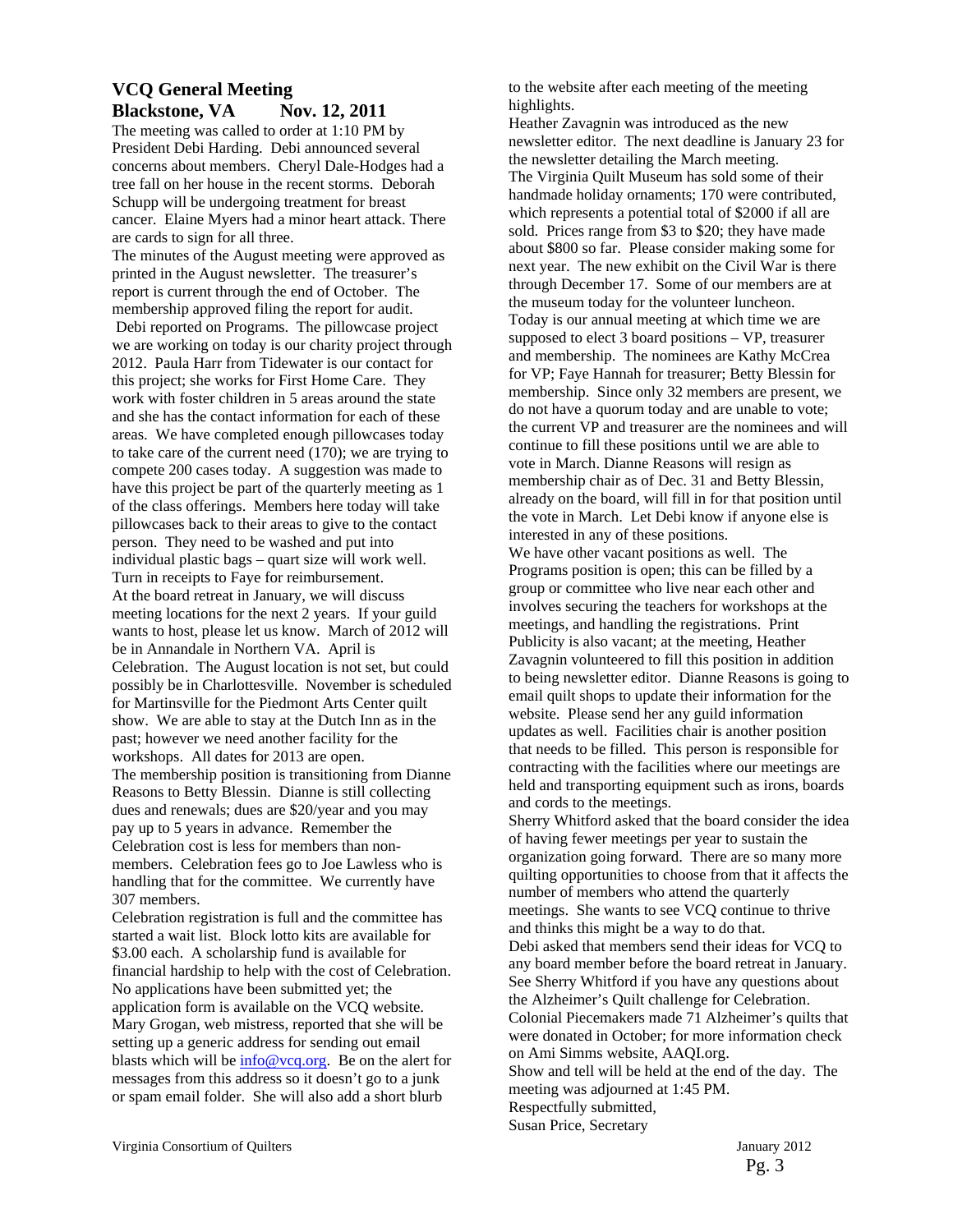**The current newsletter and past newsletters can be viewed and downloaded from the VCQ website at www.vcq.org**

 **Please contact Heather Zavagnin, queennefri@AOL.com or (770)845-5190, or Mary Grogan at webmistress@vcq.org if you are having trouble downloading a copy from the website or if you wish to receive a paper copy of the newsletter thru the US Postal Service.** 

 **If your current physical and/or email address needs to be updated, please fill out the application for membership form at the back of the newsletter or download from the website and send to Betty Blessin, the Membership Coordinator.** 

## **Calendar of Events Continued:**

## **VCQ Events:**

**April 26th – 29th, 2012**  Celebration 2012 Smith Mountain Lake **August 11, 2012** Waynesboro **November 10, 2012** Martinsville

## **Calendar of Events**

February 1--May 12: "Shenandoah Valley Counterpanes" and "Art Under A Microscope" Exhibit at the Virginia Quilt Museum, Harrisonburg, VA **www.vaquiltmuseum.org**

June 1, 2 & 3, 2012 39th Annual Quilters Unlimited Quilt Show Dulles Expo and Conference Center 4320 Chantilly Shopping Center Chantilly, Virginia 20151

http://www.quiltersunlimited.org/show.htm



### The following are the **Deadline Dates** for item submissions **to the newsletter staff**:

Material can be sent electronically (preferred) to queennefri@aol.com OR mailed to: Heather Zavagnin, 87 White Oak Landing Rd, King William, VA 23086:

| June $15^{th}$ 2012        | for the August $11^{th}$     |  |
|----------------------------|------------------------------|--|
|                            | meeting Waynesboro           |  |
| Sept $14^{\text{th}}$ 2012 | for the Nov $10^{\text{th}}$ |  |
|                            | meeting Martinsville         |  |

We will now send all VCQ emails from info@vcq.org, rather than the personal email address of our Newsletter Editor. Please check your spam settings to always allow email from info@vcq.org. We will no longer be sending emails from krabul@comcast.net.

Thank you to everyone who is now receiving newsletters and announcements from VCQ by email. You are saving our organization significant money, and making your Newsletter Editor's job go much faster!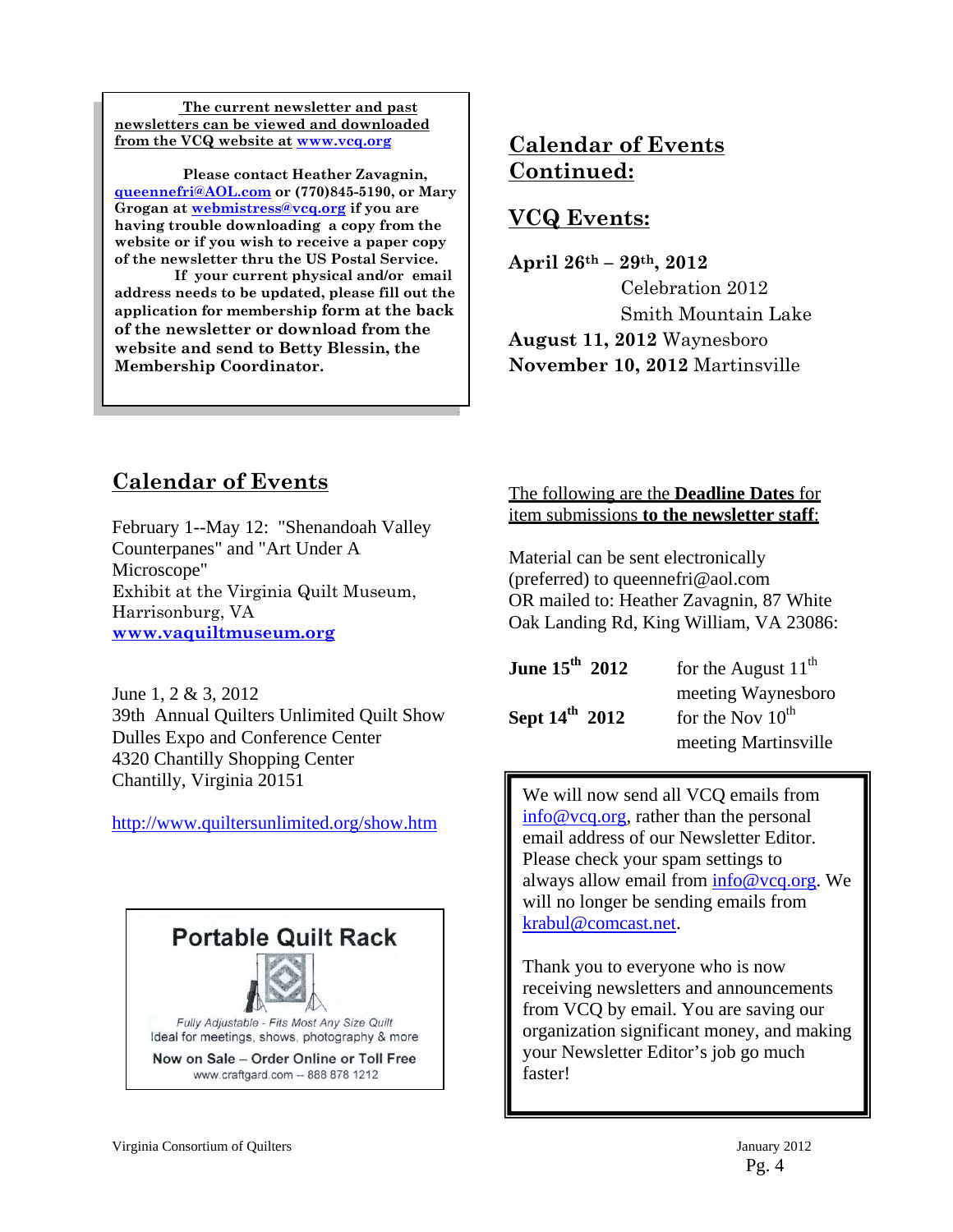

 301 South Main Street, Harrisonburg, Virginia 22801 (540) 433-3818 www.vaquiltmuseum.org Designated the "official quilt museum of the Commonwealth" by the General Assembly

## *Historic and Contemporary Fiber Art Opens the 2012 Season at the Virginia Quilt Museum*

The Virginia Quilt Museum will open the new exhibit season on February 1, 2012, with "Shenandoah Valley Counterpanes" and Art Under a Microscope." These new exhibits will be open until May 12. In addition, rare Civil War quilts made in the Valley, twentieth century quilts and sewing machines from the Museum's collection will be featured in additional galleries.

## **Virginia Quilt Museum's 2012 Quilt Auction "Little Quilts, Big Talent"**

Again this year, we are calling on the quilting community to help support our state quilt museum by donating a small (no larger than 72'' perimeter) quilt to VQM. This is an opportunity to not only showcase your skill as a quilter to the world but also to help the Museum pursue its mission of celebrating and nurturing Virginia's quilting heritage.

There will be three different opportunities throughout the year to donate a quilt as well as three ways the donated quilts will be grouped for public sale: some in the on-line auction, hosted by BenefitBidding.com, some will be placed in the silent auction for those who visit the museum and another group will go on sale in the Museum Shop. The first deadline to submit a quilt for this initiative is March  $20<sup>th</sup>$ , 2012.

Please go to **www.vaquiltmuseum.org** to learn more about this important fundraiser for the museum and to **download your donation form** for the 2012 "**Little Quilts, Big Talent** auction**.** 

 $\overline{a}$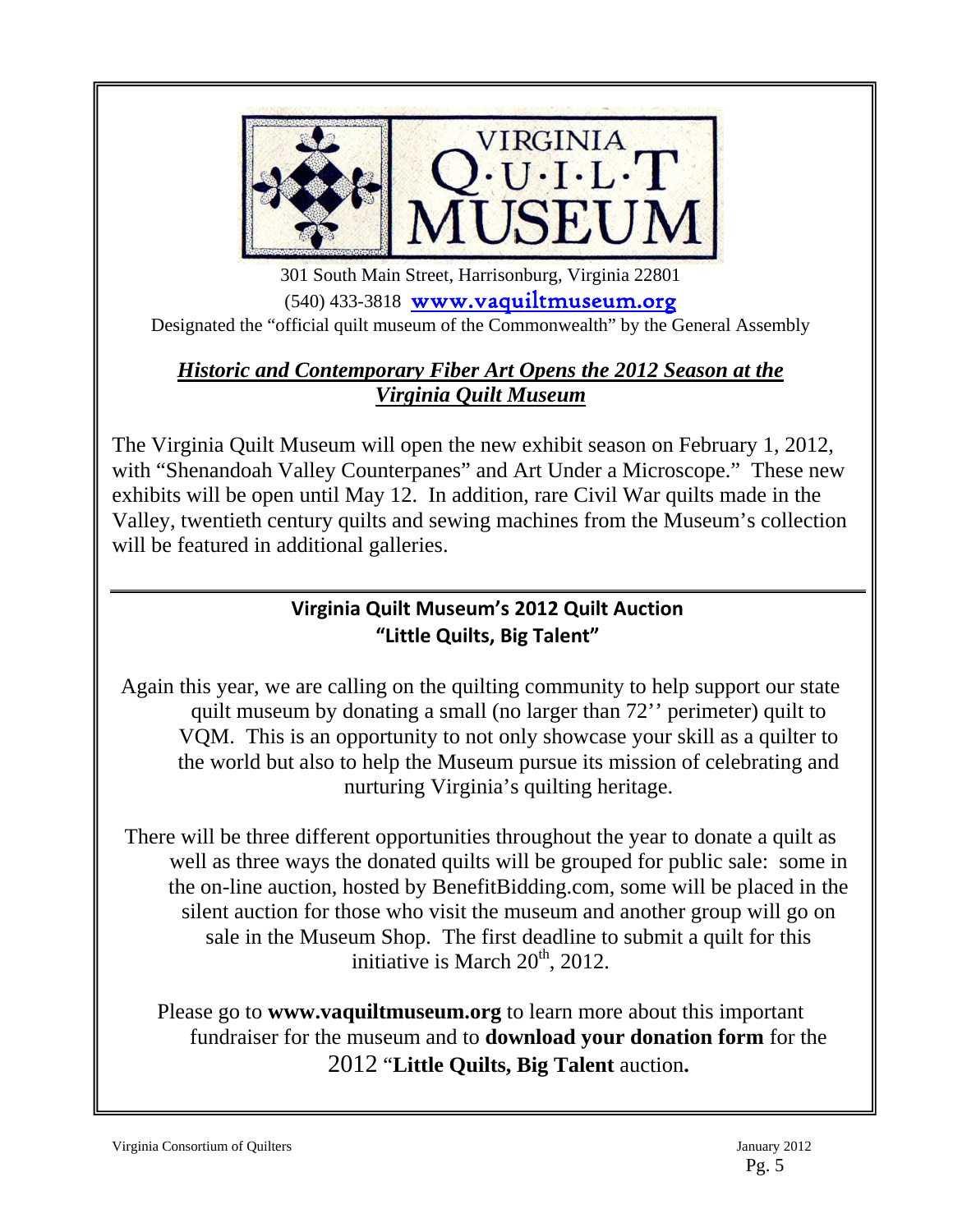## *CELEBRATION 2012*

It is almost here. Just a reminder to make sure your dues are paid so you qualify for the Member rate.

Your final payment is due by March 1, 2011.

Joe Lawless sent out confirmations on January 21. You MUST send a reply to him so he knows you received this. If you did not receive one, please contact him or Susan Virden.

Once you arrive at the 4-H Center, you will be checking in at the new Welcome Center. Signs will guide you. **No one will be checked in before 3:00 pm on Thursday, April 26.** 

You may bring your Silent Auction items with you or you can give them to any committee member at the March meeting. Put your name on the item(s) so you qualify for a prize.

I hope you are all working on your priority quilts for the Alzheimer's Art Quilt Initiative Challenge.

There are some Block Lotto kits left, be sure to pick yours up at the March meeting….last chance!

REVIEW THE BROCHURE ON OUR WEB SITE (vcq.org) SO YOU DON'T FORGET ANYTHING, (FAT QUARTER NIGHT, BUCK NIGHT, AND THE NEW SATURDAY NIGHT STRIPPERS).

Your class supply lists are also in the brochure along with directions to the facility.

LOOKING FORWARD TO SEEING YOU ALL THERE, IT'S GOING TO BE A LOT OF FUN!!!

Please contact Susan Virden, sisjv@yahoo.com, 757-636-0102 if you have any questions.

LET'S MAKE HISTOI

Virginia Consortium of Quilters January 2012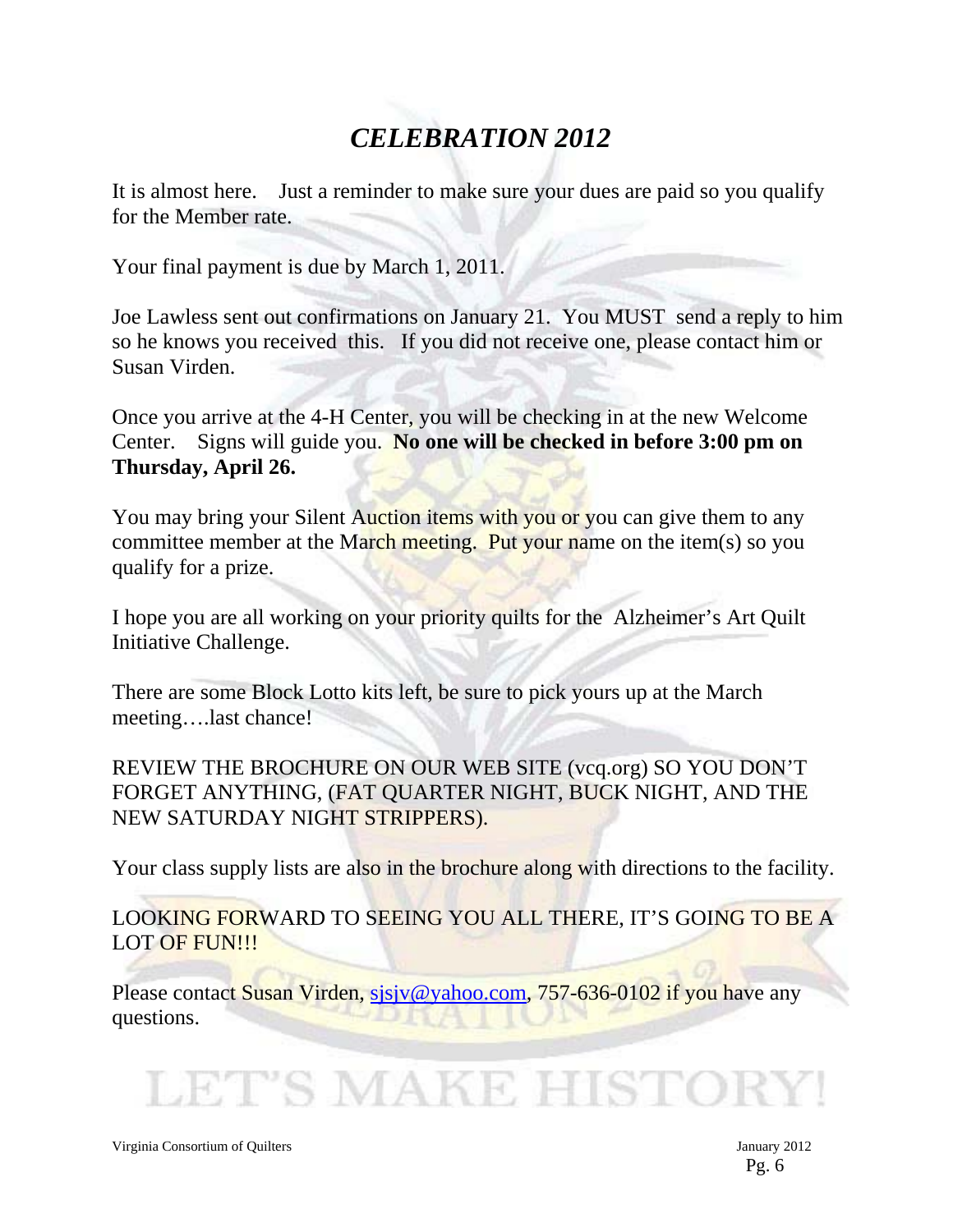#### *Membership Coordinator Report for 2011*

We currently have 187 active members in VCQ. Sixty-one of those members have paid ahead one or more years. We allow up to five years paid ahead. The above number does not include memberships that expired on 12/31.

Only fourteen percent of our members have requested a newsletter sent to them. This really saves in cost each time.

To give you an idea, during 2011, I processed 195 new/renewal applications. That is one every 2 days. We had 48 new members (almost one per week) and 147 renewed for current or future years, which was almost 3 per week. Believe it or not, paying ahead saves money on printing membership cards, too.

An email or letter was sent to all of the members whose membership expired on 12/31/2011. We have great results from that notice. It is important to renew in a timely fashion so that we can include everyone in the printed roster and have that ready for the March meeting.

With this being a Celebration year, it is also important to renew your membership to reduce your cost.

On a personal note, I have truly enjoyed being your membership coordinator. It is fun putting faces together with the names. Betty Blessin will exceed your expectations as your new coordinator that I'm sure of. See you in March and Happy Stitching.

Dianne Reasons

My greetings to all of the VCQ members. As membership coordinator Dianne will be a hard act to follow. I look forward to serving VCQ in this role and am looking forward to meeting all of you at the meetings throughout the year. Through January 22 I have processed an additional 22 renewals for a total 2012 membership of 209 to date. A total of 67 members have paid ahead for 2 or more years. For those of you yet to renew, I hope to see your renewal forms soon. As we are all ambassadors for VCQ please let your fellow quilters know about our great organization, ask them to visit www.vcq.org and encourage them to join. The more the merrier and the more we learn from each other.

See you in at our March meeting! Betty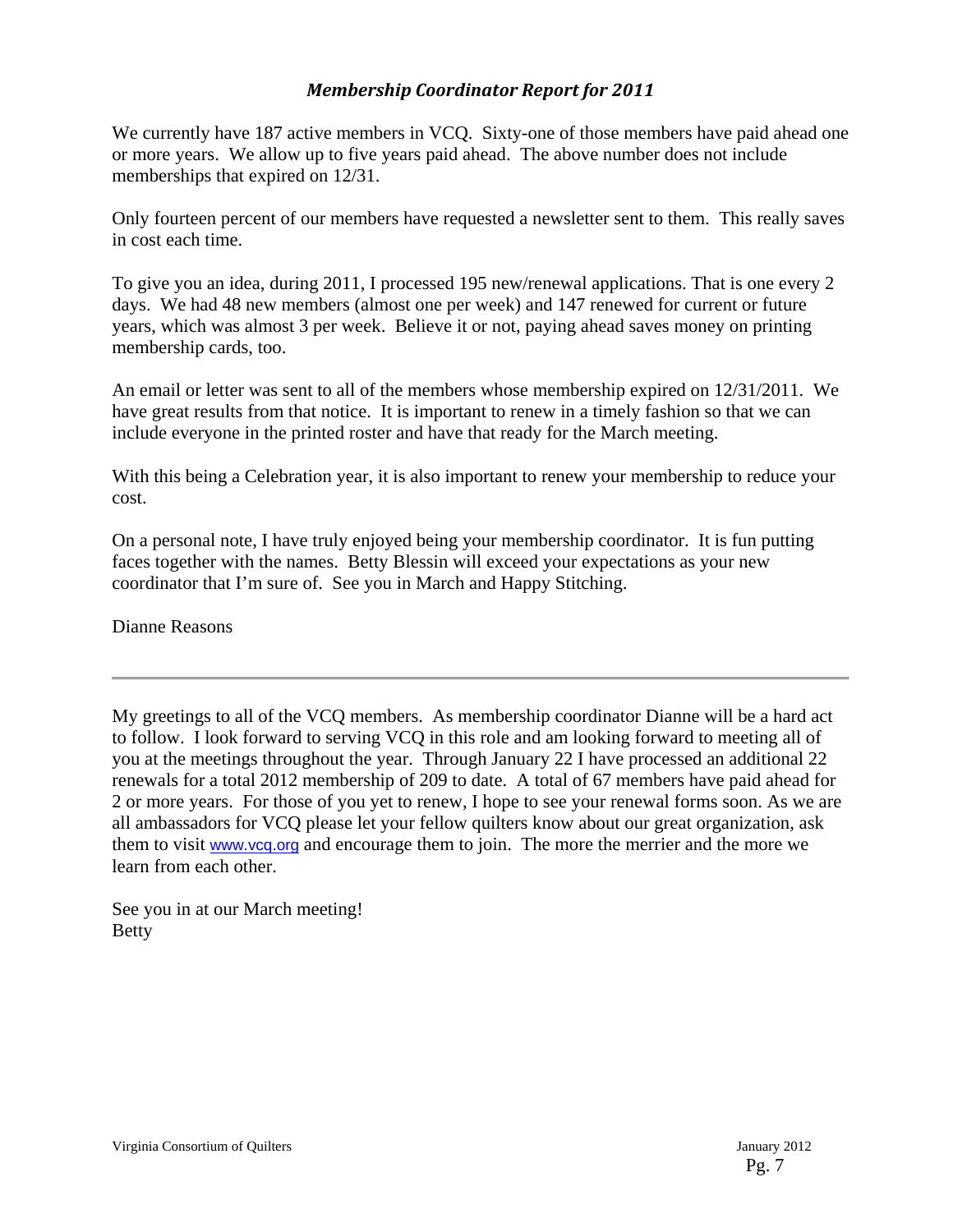## **Virginia Consortium of Quilters 2012 Application for Membership**

| check the box below.)   |                                                                                                                                                                                                    |                         |                                                                                          |
|-------------------------|----------------------------------------------------------------------------------------------------------------------------------------------------------------------------------------------------|-------------------------|------------------------------------------------------------------------------------------|
|                         | $( )$ I wish to receive a <i>paper copy</i> of the quarterly newsletter.                                                                                                                           |                         |                                                                                          |
| period, yours will not. | Your membership can be paid for multiple years (up to 5 years) with this form. This date will be<br>on your membership card and the mailing label of each newsletter. If dues increase during this |                         |                                                                                          |
|                         | (\$20.00 per year up to five years.)                                                                                                                                                               |                         |                                                                                          |
|                         | stamped envelope (SASE) for your membership card.                                                                                                                                                  |                         | Renewal Members Only: Please enclose with your payment, application and a self-addressed |
|                         |                                                                                                                                                                                                    |                         |                                                                                          |
|                         | I may be willing to drive others from my area to VCQ meetings. Yes                                                                                                                                 |                         | N <sub>o</sub>                                                                           |
| Mail to:                | <b>Betty Blessin, Membership Coordinator</b><br>105 E. Church Street<br><b>Martinsville, VA 24112</b>                                                                                              |                         |                                                                                          |
| For Membership Only:    | Ck. No.<br>MCard Date:                                                                                                                                                                             | Exp. Year:<br>Name Tag: | Area:                                                                                    |

Rev. 1/7/2012

Virginia Consortium of Quilters January 2012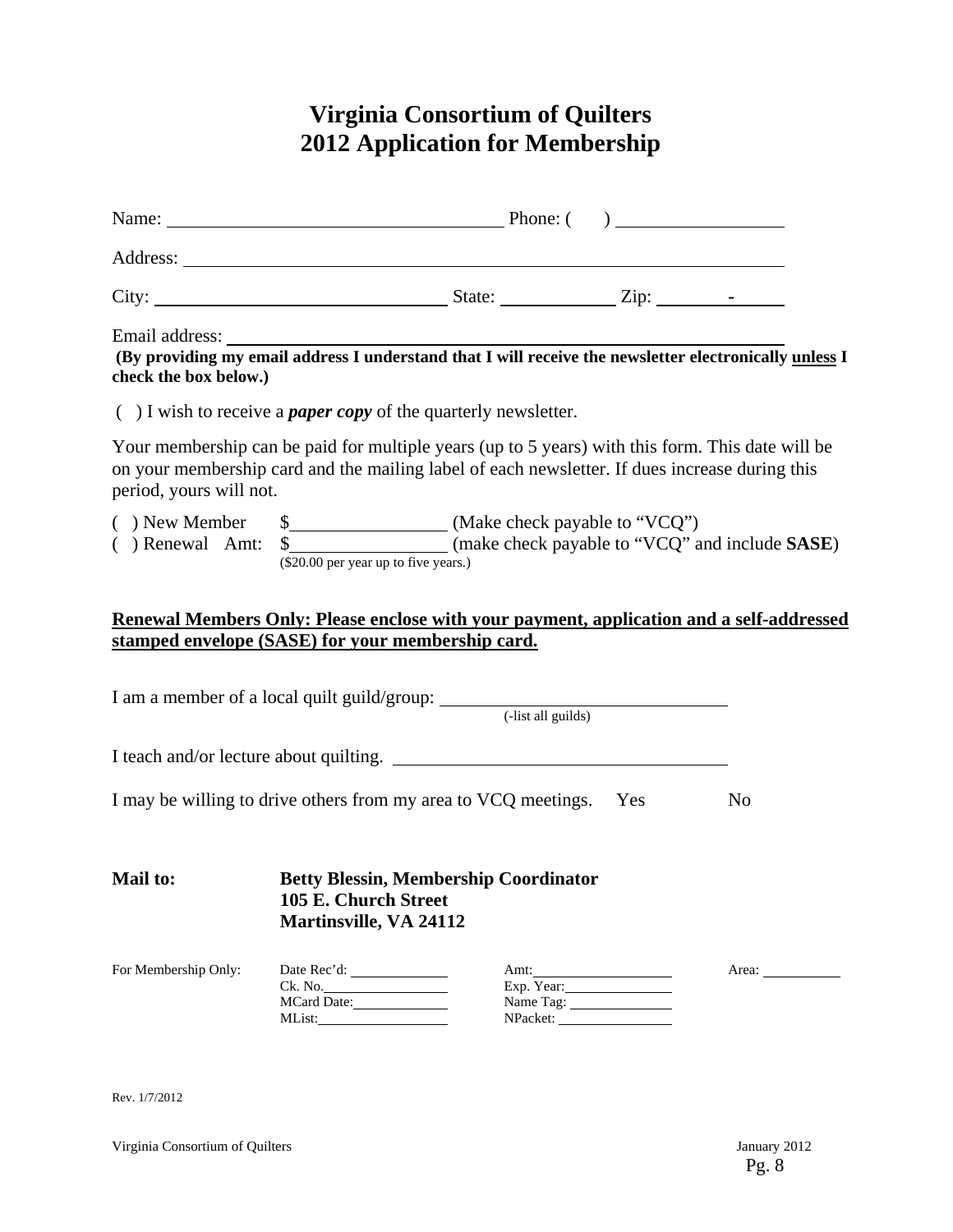## **March 10, 2012 Meeting & Workshop in Annandale, VA Sponsored by the Burke Chapter of Quilters Unlimited**

**Accommodations**: Lodging will be at the **Springfield Hilton**, 6550 Loisdale Road, Springfield, Virginia, United States 22150-1801 Tel: 1-703-971-8900.

The cost is \$99 for a double room. Make sure to mention VCQ when making your reservation. You may also make your reservation online at this web page:

http://www.hilton.com/en/hi/groups/personalized/S/SPRSHHF-VC0309-

20120309/index.jhtml?WT.mc\_id=POG using **Group Code VC0309.** Breakfast is NOT included; however there is a Houlihan's Restaurant in the Hilton that serves breakfast from  $6:00 - 10:30$  AM. Other nearby breakfast options include Silver Diner on Franconia Rd. next to Springfield Mall, and Bob Evans which is across I95. **Deadline for room reservation: February 24, 2012.**

#### **Directions to the Hotel:**

COMING FROM THE NORTH (WASHINGTON): Take I-395 South to exit ramp 1B-A towards Richmond/Springfield. Take Exit 1B (Route 644) Springfield. Take 169A Franconia Road exit and follow signs for Loisdale Road. Turn right at the stoplight onto Loisdale Road. Turn right into the Hilton parking lot and follow directional signs to the entrance.

COMING FROM THE SOUTH (RICHMOND): From the U.S. Interstate Highway I-95 North, take 169A Franconia Road exit (Route 644 East). At the first stop light make a left onto Loisdale Road. At the next light take a left onto Loisdale Court. You will find the entrance to the Hilton parking lot at the end of the court on your right.

COMING FROM THE NORTHEAST (WOODROW WILSON BRIDGE): Follow I-95 South (also I-495 Capital Beltway) over the Woodrow Wilson Bridge. Take exit 169 B-A and follow all signs for 169A Franconia Road exit. Follow signs for Loisdale Road and turn right at the stoplight onto Loisdale Road. Turn right into the Hilton parking lot and follow directional signs to the entrance.

COMING FROM THE NORTH/WEST (TYSONS CORNER AND I-66): Take 495 South (Capital Beltway) and take Exit 57A. Follow all signs for 169A Franconia Road exit and then follow signs for Loisdale Road. At the stoplight turn right onto Loisdale Road. Turn right into the Hilton parking lot and follow directional signs to the entrance.

**Meeting Location**: **Little River United Church of Christ (LRUCC)** 

8410 Little River Turnpike Annandale, VA 22003 Phone: (703) 978-3060 http://lrucc.org/

#### **\*\*IMPORTANT! Don't unload until you check in. One class will be on a lower level accessible by a driveway instead of having to navigate stairs. If possible, we will include this information on your class assignment postcard.**

#### **Directions to LRUCC from the Springfield Hilton:**

Exit from the back side of the Hilton turning left onto Loisdale Court; at the light turn left onto Loisdale Road. At the next light follow signs for Commerce St  $/495$  North ( $2<sup>nd</sup>$  lane from right); continue straight across Franconia Rd. onto Commerce St., staying in the right lane. After the next light is the entrance ramp onto 495N. Merge left as you continue on the ramps to merge with the main lanes of the beltway. Follow I495 for 3 miles to Exit 52A **Fairfax** (Rt. 236/Little River Turnpike). The end of the exit ramp has a limited merge area due to construction; merge 1 lane left and continue 1.1 miles to the  $2<sup>nd</sup>$  traffic light and turn right into the LRUCC driveway. **(Note: even though the address is Annandale, you need to exit west toward FAIRFAX.)**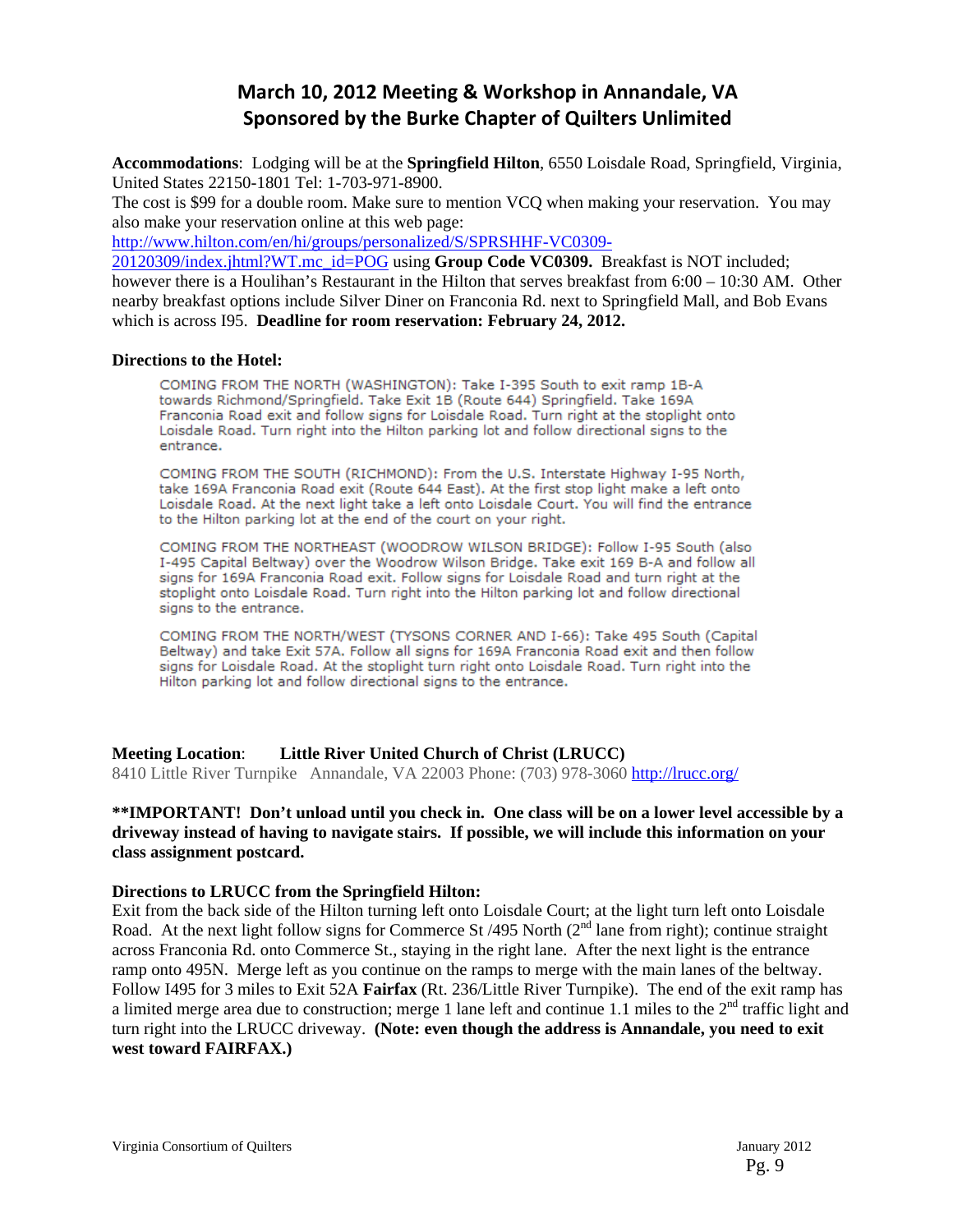#### **Notes from Kathy:**

Your registration form and check to VCQ must be **postmarked by Friday, Feb. 24, 2012** to receive the \$10 early registration discount. **Any cancellations must be made by Friday, Feb. 24, 2012 to get a refund.**

Please fill out your registration form completely and don't forget to pick **THREE** classes. Get your registration form in as soon as you get your newsletter, especially if you want your first choice.

*If possible, please enclose a return address label with your form to address a postcard.*

**You will receive a postcard with your class confirmation; bring your postcard – it is your lunch ticket and entry for the door prize drawing.** 



**Wear your nametag** to the meeting so we can put names and faces together.

We will be scheduling meetings all over the state - if you know of any good teachers or vendors, please contact Debi Harding at dharding13@cox.net or 757-615-7758.

#### **Saturday, March 10, 2012 Meeting Schedule:**

| 8:00-9:00 am    | Registration, coffee                      |
|-----------------|-------------------------------------------|
| $9:00 - N$ oon  | Morning class period                      |
| 12:00-12:45 pm  | Lunch; visit teachers with items for sale |
| $12:45-1:30$ pm | Business meeting                          |
| $1:30-3:30$ pm  | Afternoon class period                    |
| 3:30-4:00 pm    | Show and Tell                             |

#### **2 Teachers will have items for sale at this Meeting in their classrooms:**

**Karen Sievert of The Nifty Needle** has published 2 books and will have copies available for sale. Find more information at her website: http://theniftyneedle.com/

**Judy Gula of Artistic Artifacts** will have some items from her shop available for purchase. Find more information about Judy's products at her website: http://www.artisticartifacts.com/ In addition, Judy has recently purchased another business, Batik Tambal (http://www.batiktambal.com; also on the AA site). If you would like to order from her site and can wait till March, she will deliver items to you at the meeting to save shipping fees.

#### **Local Shops to visit:**

**The Quilt Patch** 10381 Main St. Fairfax, VA 22030 703-273-6937 www.quiltpatchva.com Hours: Monday-Saturday 10-5, Sunday 12-5 **For VCQ weekend, they will stay open till 6PM on Friday and 5:30PM on Saturday.** 

**Artistic Artifacts Annex 4750** Eisenhower Avenue Alexandria, VA 22304

Phone: 703-823-0202 ext. 213 (phone answers "Electrodyne"; enter 213) http://www.artisticartifacts.com/ Tue/Thu 11-5; Sat 9-2 For **VCQ, they will be open from 1-6 PM on Friday, March 9.**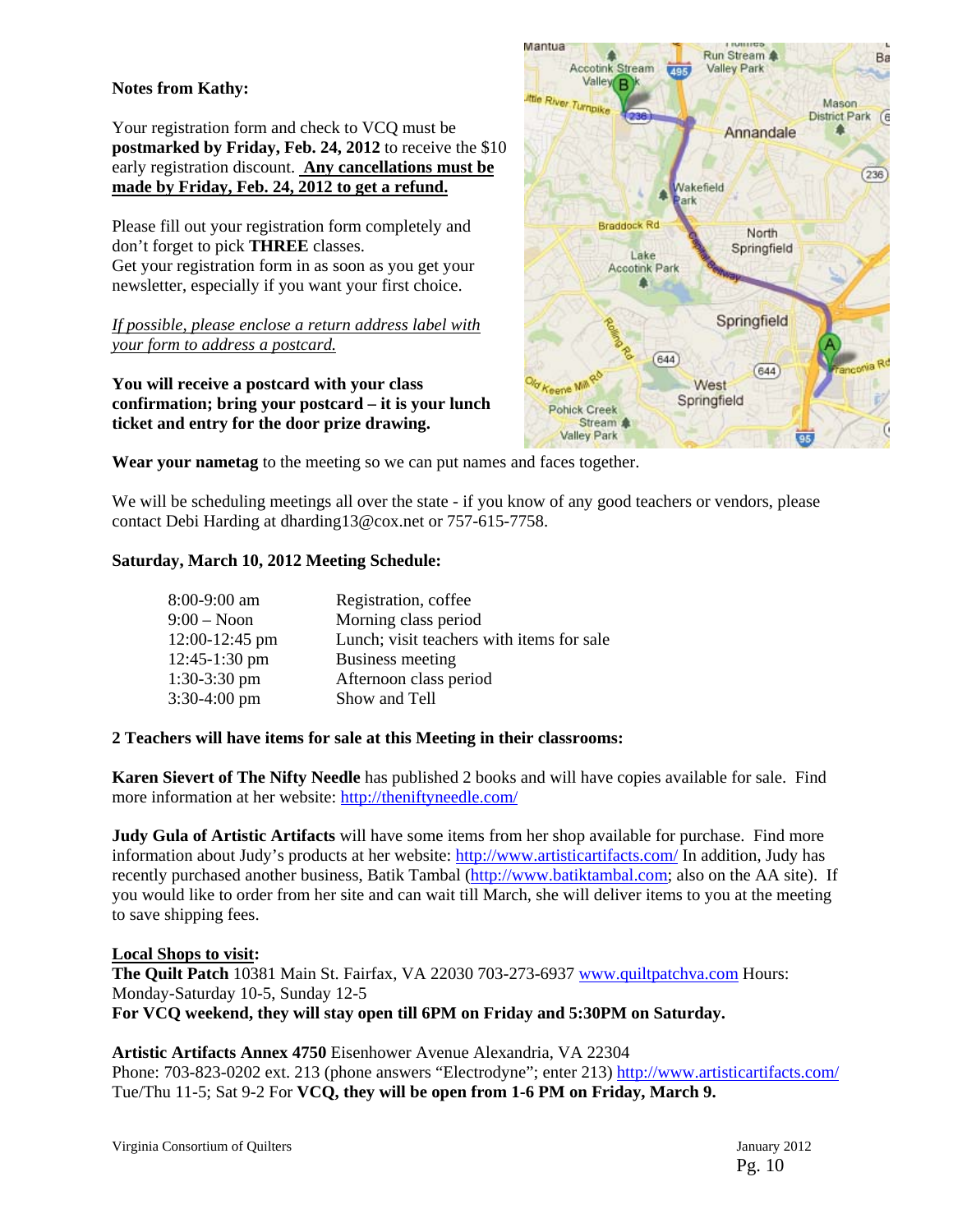**G Street Fabrics** http://www.gstreetfabrics.com/

**Seven Corners Center** 6250 Seven Corners Center Falls Church, Virginia 22044 Phone: 703-241-1700 Mon - Sat 10am - 9pm Sun 11am - 6pm **Sully Station** 5077 Westfields Blvd. Centreville, Virginia 20120 Phone: 703-818-8090 Mon - Sat 10am - 9pm Sun 11am - 6pm

**Sew Special** 2890 Garber Way Woodbridge VA 22192 703-497-0384 www.sewspecialstudio.com Sew Special Studio sits back off of Minnieville Rd. The address of the shop is a new street and often doesn't show up on Map Quest or GPS systems. The landmark we use is the Jiffy Lube in front of our store -- their address is 13310 Minnieville Rd., Woodbridge. Hours: Tuesday - Friday 10 - 6 Saturday 9 – 4

**Jinny Beyer Studio** 776 F Walker Road Great Falls, VA 22066 Phone: 866-759-7373 (toll-free) and 703-759-0250 (local) Hours: Mon-Sat 10-5 http://www.jinnybeyer.com/studio/about.cfm

#### **Workshops/Classes**

**Class A: Bears Paw with Claws Table Runner with Karen Sievert Skill level:** All skill levels

**Machine class** – Students learn how to make prairie points and incorporate them into their patchwork. This technique works in **any** half or quarter square triangle. In addition, Karen teaches an amazingly easy 3D Flying Geese Border. Finished table runner: 22" x 58"

**Kit Fee: \$6** includes Prairie Point Placement Guide and ¼" Steam a Seam2 **Supply List:** 

Sewing machine in good working order and with ¼" stitch capability Iron & ironing surface (VCQ will supply irons & boards) Scissors, pins, thread, seam ripper Acrylic placement guide and ¼" Steam a Seam (both included in kit) 1 ½ yards of medium pink print for prairie points, borders and binding 5/8 yard of black fabric for blocks and sashing strips 1/3 yard of floral print for blocks ¼ yard of dark pink print for blocks (fabric behind prairie points)

#### **Pre-Workshop Instructions:**

### **Please have all materials cut and ready for class. This ensures we can make the best use of class time.**

All measurements include ¼" wide seam allowances.

#### **From the medium pink print, cut:**

4 strips, 2 5/8" x 42"; crosscut into 48 squares, 2 5/8" x 2 5/8" 5 strips,  $4\frac{1}{2}$ " x 42"; for border 5 strips, 2" x 42"; for binding **From the black fabric, cut:** 

2 strips, 2 7/8" x 42"; crosscut into 24 squares, 2 7/8" x 2 7/8". Cut each square in half diagonally to yield 48 triangles.

Virginia Consortium of Quilters January 2012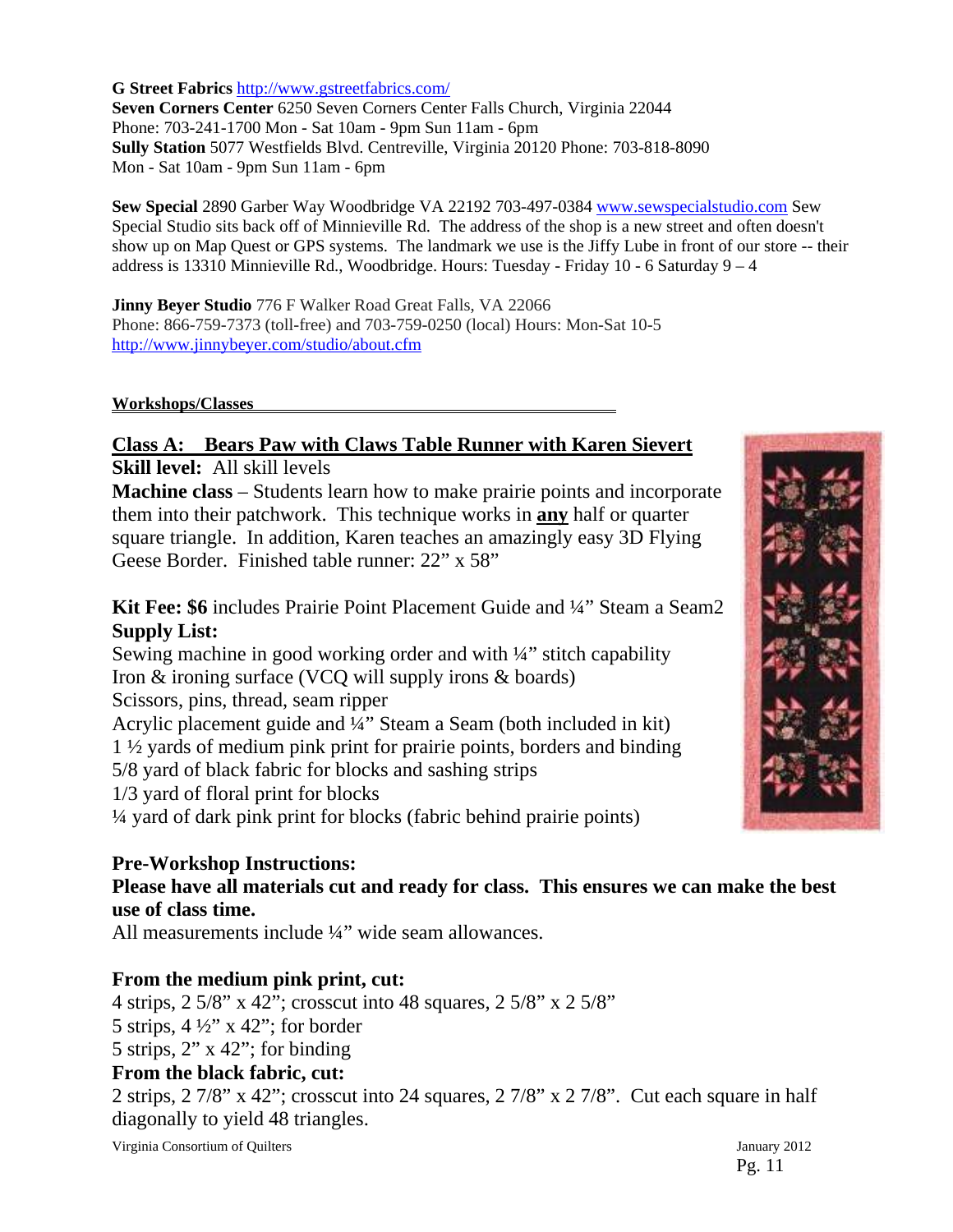5 strips,  $2 \frac{1}{2}$ " x 42"; crosscut one strip into 12 squares,  $2 \frac{1}{2}$ " x  $2 \frac{1}{2}$ ". Crosscut the remaining strips into 4 rectangles,  $2 \frac{1}{2}$ " x  $14 \frac{1}{2}$ " and 12 rectangles,  $2 \frac{1}{2}$ " x  $6 \frac{1}{2}$ ".

## **From the dark pink print, cut:**

2 strips, 2 7/8" x 42"; crosscut into 24 squares, 2 7/8" x 2 7/8". Cut each square in half diagonally to yield 48 triangles.

## **From the floral fabric, cut:**

2 strips, 4  $\frac{1}{2}$ " x 42"; crosscut into 12 squares, 4  $\frac{1}{2}$ " x 4  $\frac{1}{2}$ ". From the remaining strip, cut 3 squares,  $2 \frac{1}{2}$  x  $2 \frac{1}{2}$ .

**About Your Teacher - Karen Sievert** began her quilt making journey in 1997 when her sister, Barbara, dragged her into a quilt shop, firmly stating that she needed a hobby! Immediately hooked, Karen has been quilting, designing, and teaching ever since. She is the past owner of 2 quilt shops, and now owns a long arm machine quilting business and is a published author. An award winning quilter, Karen states that what she loves most about quilting is the friendships she's forged, friendships that have sustained her throughout the many moves she's made due to her husband's military career. Today, Karen remains passionate about quilting, she loves sharing with other quilters through lectures, classes and workshops. She lives in Gainesville, VA., with her husband Vince, three children, Wayne, Shannah, and Travis, and her little dog, Harley. Contact Karen at karen.theniftyneedle@yahoo.com.

## **Class B: Machine OR Hand Appliqué with Kathy Lincoln Skill Level: All levels**

**Machine OR Hand Class** - This is a 5-hour workshop designed to make appliqué fun. The basic technique can be adapted to hand appliqué as well as machine – you decide which you prefer. Kathy has designed a small project which features bold dahlias.

**Kit Fee: \$15.00** includes Templar, Ultra fine Sharpie, Liquid starch, Roxanne's Glue Baste-it, Small paint brush, Invisible thread, both smoke and clear.

## **Supply List:**

**Appliqué Needs:**  Fabric: Background: 1 fat quarter Flower: 2 fat eighths Leaves and stems: 2 fat eighths Flower center: scrap Basket: scrap Borders: ¼ yd Pencils for marking fabric (both light and dark fabric) Fabric and paper scissors Small iron (Clover Mini iron) A small muslin covered board (heavy cardboard or plywood)

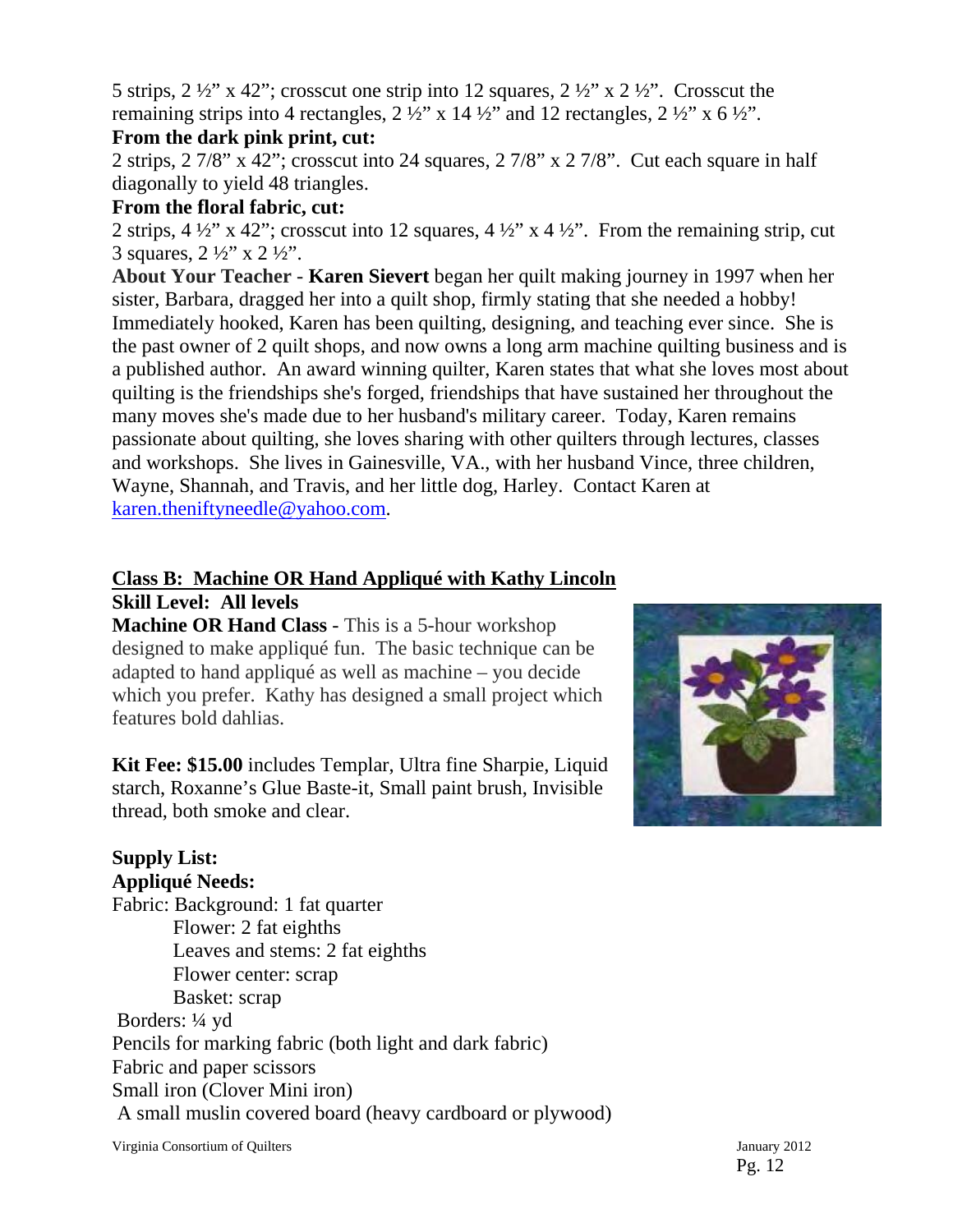Rotary Equipment (mat, rulers, and cutter) **C**lover ¼" bias tape maker

**Hand Appliqué Needs:** (If you want to do hand instead of machine) Silk thread (YLI # 235 and 242)

Straw needles or appliqué needles (Size 9, 10 or 11-use the size that you are most comfortable with and bring a needle threader as well)

## **Machine Appliqué Needs:**

Thread to match the background Sewing machine in good working order with manual and accessories.

**About Your Teacher - Kathy Lincoln:** My grandmother taught me to sew when I was nine. Garment construction was my primary focus until 1984 when I learned to quilt with templates made out of cereal boxes. In 1985, I discovered rotary cutters and rulers, and I started teaching others in 1992. I have exhibited quilts at International Quilt Festival in Houston, American Quilt Society Show in Paducah, Vermont Quilt Festival, Mid-Atlantic Quilt Festival and other shows. My quilt, "In My Shade Garden", was published in the February/March 2009 issue of Quilters' Newsletter. I also have contributed quilts and participated in the "Vintage Revisited Challenge" which has been published as Vintage Revisited: A Quilt Block Challenge by Mary Kerr. I have a special passion for simplifying techniques. I believe in reducing fabric waste and speeding up the process, as time is my most precious commodity. I am always looking for new ways to do things and working to improve my techniques. I especially enjoy helping others learn and share my love of quilt making. Contact Kathy at kathy@kathylincoln.com.

## **Class C: Screen Printing for Quilts with Elizabeth Gibson & Susan Price Skill Level: All levels**

**Hand Class/Sewing Machine Optional** - Learn to print with thermofax screens and start your quilt for VCQ Celebration's Alzheimer Art Quilt Initiative challenge. Have you ever wanted to incorporate printed images in your quilts? One method of printing is with thermofax screens. Learn basic thermofax screen printing techniques. Practice on muslin with screens and a variety of paints. Learn to take a suitable photograph and turn it into a black & white image that can be used to create a screen. Start a 9" by 12" quilt top for yourself or use as your entry for the Alzheimer quilt challenge at Celebration. Discuss ways to incorporate printing in quilts. Wear old clothes or bring an apron or smock. For additional photos of screen printed mini quilts, see Sue's blog at



http://threadfiberfabricpaint.blogspot.com/ (look for entries labeled screen printing) and Elizabeth's blog at http://blogaboutwithelizabeth.wordpress.com/2012/01/.

**Kit Fee: \$10** includes use of instructors' screens and fabric paints, foam brushes, plastic spoons, disposable foam tray for paint palette, squeegees, padded printing surface.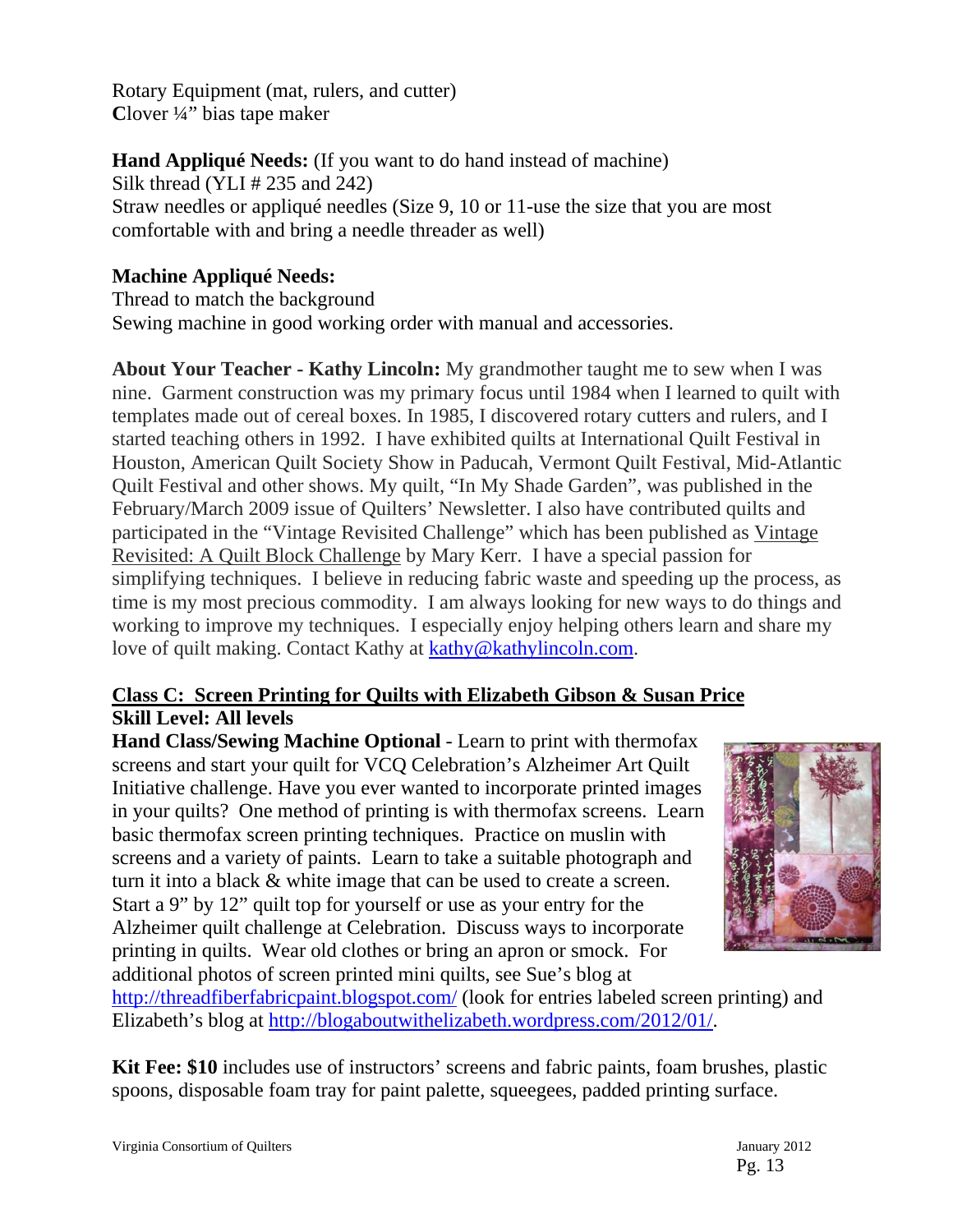## **Supply List:**

1 yard (or more) muslin or other light colored fabric to use for printing practice; can be one piece, but smaller pieces like fat quarters will be easier to work with.

Fabric(s) for your quilt top (finished size will be 9x12, so slightly larger); look for a textured fabric like a hand dye, batik with low contrast, or mottled fabric for added texture; prints will show up better on light or dark fabrics than on medium values. If you previously took our gelatin printing class this would be a good opportunity to use some of those fabrics as your background. You may want to bring multiple fabrics that coordinate for a collage type design, and/or borders.

Embellishments/ephemera to add to your quilt (buttons, beads, lace trimmings, ribbons, sequins, pearl cotton or embroidery floss, fibers for couching, etc.). If this is your piece for the AAQI challenge, read about the size and embellishment limitations at http://www.alzquilts.org/paq.html.

When selecting fabric & embellishments to bring, think about one of these 3 "themes" for your quilt: **1)**monochromatic – fabric & embellishments in different shades/values of the same color **2)**nature – use an element from nature in different colors, sizes, materials **3)**love/family/memories - personalize your quilt in honor of a family member/friend who has been affected by Alzheimer's by bringing a photo transfer of that person to include as part of your quilt design.

Basic sewing supplies; batting and backing for your quilt slightly larger than quilt top, approx. 11 x 14; small cutting mat, rotary cutter, ruler.

### **Optional supplies to bring:**

Organza (small piece) **-** print on it to layer a sheer image over your main fabric Sewing machine, thread, scissors. Supplies needed to add embellishments. (Teachers will have a machine available for student use.)

Squeegee or old plastic credit card (teachers will have these to share).

**About Your Teachers - Elizabeth Gibson** began her teaching career assisting girl scout troops with projects and badges and went on to become a Home Economics teacher for Fairfax County Public Schools. Currently she is an Advanced Academics Resource Teacher. She enjoys traveling with her husband and two sons and spending summers on Lake Winnipesaukee in New Hampshire where along with her mother and a rotating schedule of friends, she plays with fabric, dye and paint.

**Susan Price** has been sewing and crafting since childhood, became a Home Economics teacher for FCPS where she met Elizabeth, and currently works as a School Based Technology Specialist. She enjoys blending technology with quilting and surface design, photography, and riding on the back of the Harley with her husband. For the past 3 summers she has been one of those New Hampshire visitors for "quilt camp" by the lake. Contact Elizabeth at kunamola@patriot.net or 703-481-6879; contact Sue at sueprice@cox.net or

703-569-7421.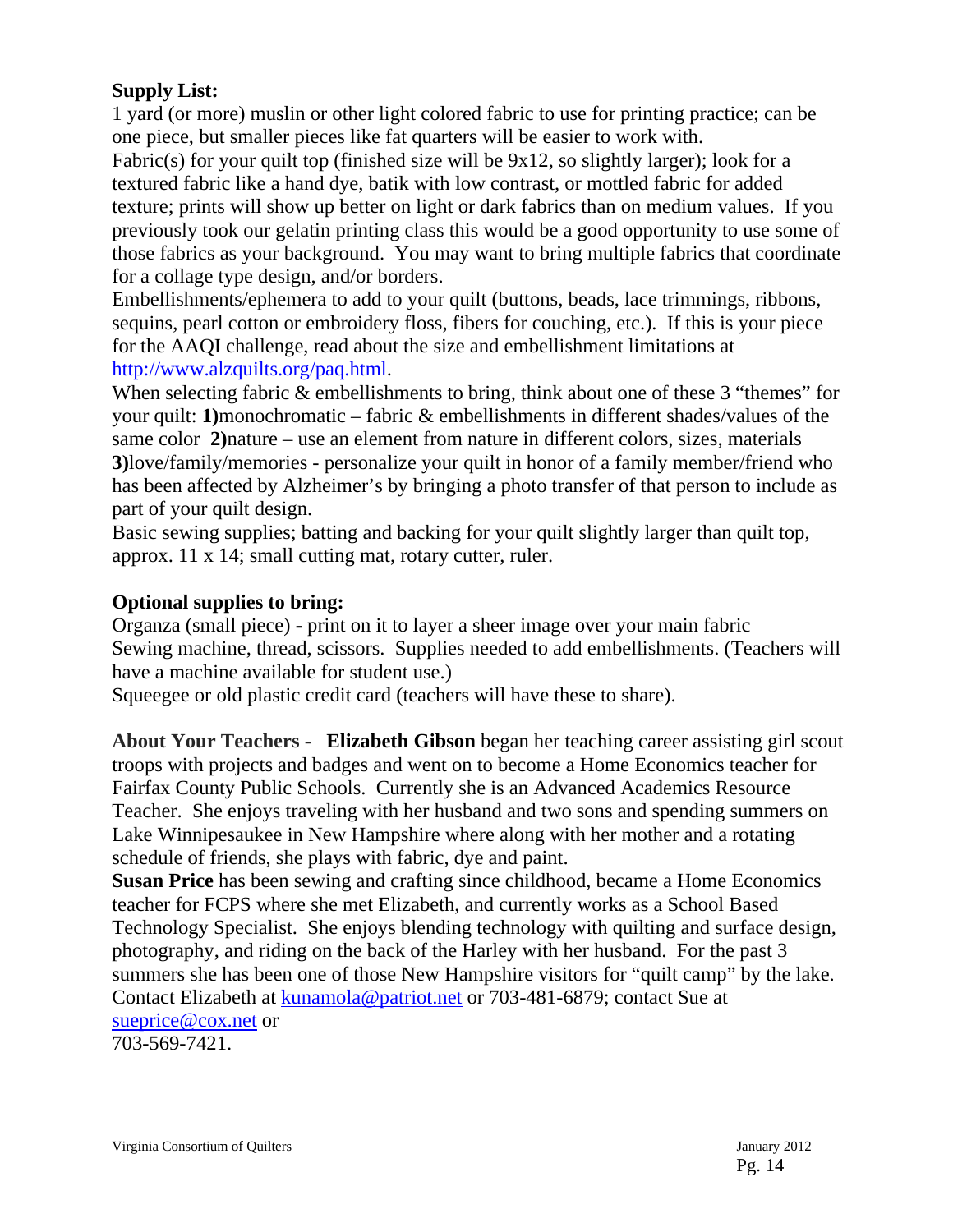## **Class D: Fun Felt for Grown Ups! with Judy Gula Skill Level: All**

**Hand Class -** We will take brightly colored felt and cotton floss to create a needlework book, using a "NO Rules" approach to hand embroidery that will become addictive. Learn basic embroidery stitches, practice, and create stitches on felt appliqués, then apply them to the project. The goal is to complete a sample book by the end of class.



**Kit Fee:** \$15.00 includes all materials needed for the book and embroidery needles.

## **Supply List:**

Basic sewing supplies including: sharp scissors, pins, paper, pencil, medium tip sharpie. Any questions please email: judy@ArtisticArtifacts.com

**About Your Teacher - Judy Gula** is the proprietor of Artistic Artifacts Annex in Alexandria, VA (www.artisticartifacts.com). She has degrees in Fashion Design and Business Marketing and has been involved in the fiber art community for many years. She has extensive experience in weaving, sewing, dyeing, stamping, quilting, and beading - a fiber art and mixed media master of all trades. She is an accomplished art quilter and designs her own line of fiber jewelry. She has taught at Textile Evolution in Colorado Springs, CO; Art Is in Danbury, CT; Art in the Garden in NYC, NY; and Make It University at the International Quilt Festival in Houston, TX. Judy has recently purchased Batik Tambal (http://batiktambal.com/) and looks forward to adding Indonesian textiles to her growing collection of eclectic quilting and mixed media supplies and ephemera.

## **Class E: Come Quilt with Me**

Bring your own project, hand or machine, and sit and quilt with others. This is also a good opportunity to work on pillowcases for our charity project for foster children. Refer to the September 2011 newsletter at www.vcq.org for more information about this project and the project instructions.

\*\*\*\*\*\*\*\*\*\*\*\*\*\*\*\*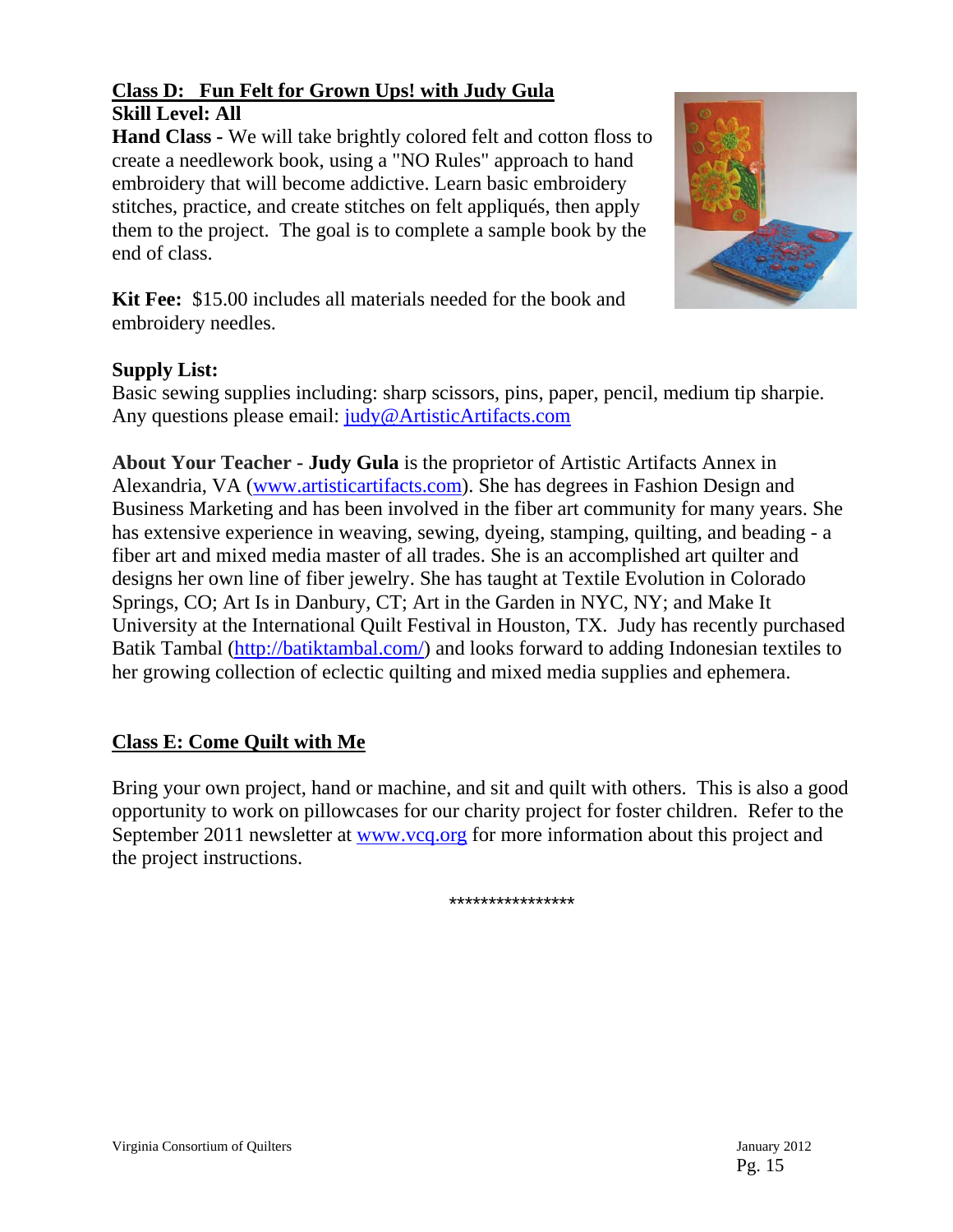#### **VCQ CLASS REGISTRATION FORM**

**Registration form deadline**: To receive the \$10 early registration discount, must be postmarked by *Friday, Feb. 24, 2012.* Please fill out completely and please **PRINT**.

| Name    |       | Member_ |              | Non-Member |
|---------|-------|---------|--------------|------------|
| Address |       |         |              |            |
|         |       | City    | <b>State</b> | Zip        |
| Phone   | Email |         |              |            |

Choice of Workshop (includes lunch). Circle letters and indicate choice on line.

Class A: Bears Paw with Claws Table Runner with Karen Sievert

- Class B: Machine OR Hand Appliqué with Kathy Lincoln
- Class C: Screen Printing for Quilts with Elizabeth Gibson & Susan Price
- Class D: Fun Felt for Grown Ups! with Judy Gula
- Class E: Come Quilt With Me

1st choice\_\_\_\_\_\_\_\_\_\_\_\_\_\_\_\_\_\_\_\_\_ 2nd choice\_\_\_\_\_\_\_\_\_\_\_\_\_\_\_\_\_\_\_\_\_3rd choice\_\_\_\_\_\_\_

| Cost                                | If postmarked by Feb.<br>24, 2012 | <b>Full cost after</b><br>2/24/2012 |
|-------------------------------------|-----------------------------------|-------------------------------------|
| <b>Member, Workshop</b>             | \$30                              | \$40                                |
| <b>Member, Come Quilt with Me</b>   | \$25                              | \$35                                |
| Non-member, Workshop                | \$45                              | \$55                                |
| Non-member, Come Quilt with Me      | \$35                              | \$45                                |
| Host Guild Non VCQ committee member | \$10** lunch only                 |                                     |

\*\*A host guild non-VCQ committee member may register as a guest only for \$10 to include lunch and the business meeting. A non-VCQ visitor may attend any business meeting only and both must pre-register in order to have an accurate count for lunch.

Amount enclosed:  $\quad \quad \text{\AA}$   $\quad \quad \text{with the same value of the original image.}$  Kit fee, if any, is paid to teacher at time of class.

Are you willing to be a class helper? Yes No

Are you bringing a sewing machine to Come Quilt with Me? Yes No

Special lunch requirements: Box lunches with a sandwich will be provided Vegetarian\_\_\_ Gluten-free\_\_\_ Allergic to \_\_\_\_\_\_\_\_\_

Send class registration form and your check **payable to VCQ** to **Kathy McCrea 3852 Persimmon Circle Fairfax, VA 22031** 

Questions? Contact Susan Price @ 703-569-7421 or sueprice @cox.net; Kathy McCrea @ 703-425-1829 or kathy.mccrea@cox.net